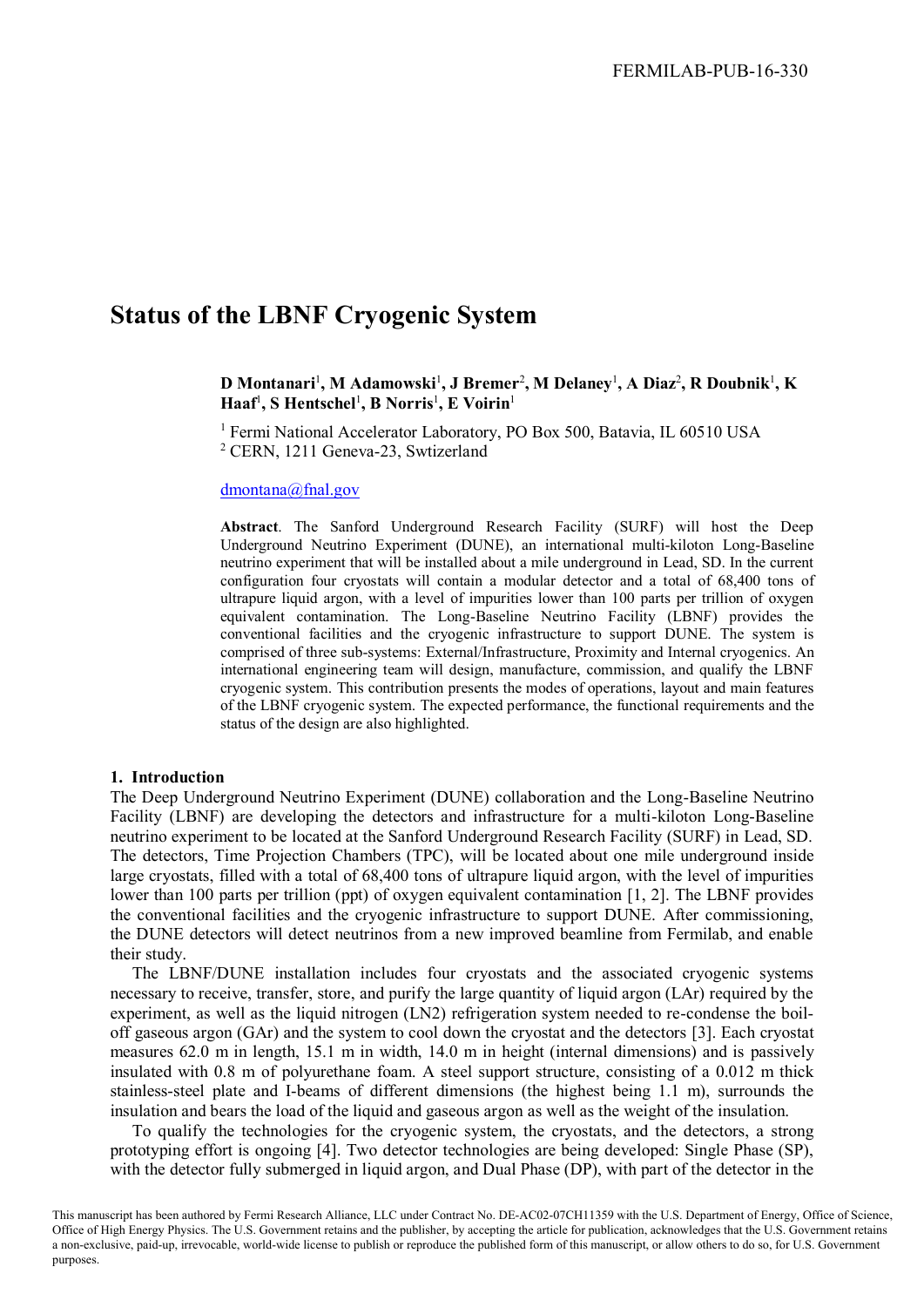gas phase as well. Two prototypes are already operational, the 35-ton at Fermilab [5] and the WA105 1x1x3 at CERN. Several other detectors of increasing size with associated cryostats and cryogenics systems are being designed and constructed with the goal of being in operations within 1-2 years. Two of them are part of the Short Baseline Neutrino (SBN) program at Fermilab: the SBN Near Detector (SBND) and Far Detector (SBN-FD) [6]. The other two are part of the DUNE prototyping program at CERN: ProtoDUNE-SP and ProtoDUNE-DP. Table 1 shows a summary of the main features of these prototypes.

| Design Parameter                | $35$ -ton <sup>a</sup> | WA 105<br>$1x1x3^a$  | <b>SBND</b>          | $SBN-FDb$            | <b>SP</b>            | ProtoDUNE-ProtoDUNE-<br>DP |
|---------------------------------|------------------------|----------------------|----------------------|----------------------|----------------------|----------------------------|
| Detector technology             | SP.                    | DP                   | <b>SP</b>            | <b>SP</b>            | <b>SP</b>            | DP                         |
| Cryostat type                   | Membrane<br>cryostat   | Membrane<br>cryostat | Membrane<br>cryostat | Aluminum<br>extruded | Membrane<br>cryostat | Membrane<br>cryostat       |
| Inner dimensions of<br>cryostat | $4.8 \text{ m}$ (L)    | $4.8 \text{ m}$ (L)  | $7.0 \text{ m}$ (L)  | 19.6 m $(L)$         | $8.5 \text{ m}$ (L)  | $8.5 \text{ m}$ (L)        |
|                                 | $2.7 \text{ m}$ (W)    | $2.4 \text{ m}$ (W)  | $5.2 \text{ m}$ (W)  | $3.6 \text{ m}$ (W)  | $8.5 \text{ m}$ (W)  | $8.5 \text{ m}$ (W)        |
|                                 | $2.7 \text{ m}$ (H)    | $2.0 \text{ m}$ (H)  | $5.4 \text{ m}$ (H)  | $3.9 \text{ m}$ (H)  | $7.9 \text{ m}$ (H)  | $7.9 \text{ m}$ (H)        |
| Depth of LAr                    | $2.5 \text{ m}$        | 1.6 <sub>m</sub>     | $5.2 \text{ m}$      | 3.8 <sub>m</sub>     | $7.5 \text{ m}$      | 7.0 <sub>m</sub>           |
| <b>LAr Total Mass</b>           | 35,000 kg              | $25,600$ kg          | 270,000 kg           | $2x380,000$ kg       | 764,000 kg           | 712,000 kg                 |
| Insulation thickness            | 0.4 <sub>m</sub>       | 1.0 <sub>m</sub>     | 0.6 <sub>m</sub>     | 0.6 <sub>m</sub>     | 0.8 <sub>m</sub>     | 0.8 <sub>m</sub>           |
| Operating pressure              | 70 mBarg               | 50 mBarg             | 70 mBarg             | 150 mBarg            | 70 mBarg             | 50 mBarg                   |
| Design pressure                 | 350 mBarg              | 160 mBarg            | 345 mBarg            | 345 mBarg            | 350 mBarg            | 350 mBarg                  |

**Table 1.** Summary of the main features of the prototypes.

<sup>a</sup> Already in operation.

<sup>b</sup> Consists of two twin cryostats side by side. Values listed are per cryostat, except the total LAr mass.

## **2. Description of the LBNF cryogenic system**

The LBND cryogenic system is comprised of three sub-systems: External/Infrastructure, Proximity and Internal cryogenics [3].

The External/Infrastructure cryogenics consists of the infrastructure and equipment to store, produce and distribute the cryogenics fluids needed for the operation of the Proximity Cryogenics. It includes the receiving facilities for the liquid nitrogen and argon on the surface, the piping connecting the surface to the underground campus, valves and instrumentation, and the liquid nitrogen refrigeration system.

The Proximity cryogenics consists of all the systems that take the cryogenic fluids from the External/Infrastructure cryogenics and deliver them to the Internal at the pressure, temperature, mass flow rate, quality and purity required by the detector inside the cryostat. It includes the argon purification systems for liquid and gas phase, the phase separators for liquid nitrogen and argon, the argon condensers, the piping connecting the various parts, valves and instrumentation.

The Internal cryogenics consists of all the cryogenic equipment located inside the cryostat. It includes the distribution systems for the liquid and gaseous argon, the systems to cool down the cryostats and the detectors, and all the piping that connect the proximity cryogenics to the inside of the cryostat.

#### *2.1. Modes of operations*

The cryogenic system must fulfill the following modes of operations:

• **Gaseous argon purge.** This is the initial phase to remove the contaminants from the cryostat, which at the beginning is filled with air. A slow gaseous argon flow pushes the impurities from the cryostats bottom to the top and out. The argon is flowing in open loop and vented, pushing out the air initially contained inside the cryostat. Contaminants, primarily oxygen, water and nitrogen, are reduced to the parts per million (ppm) level prior to the next phase.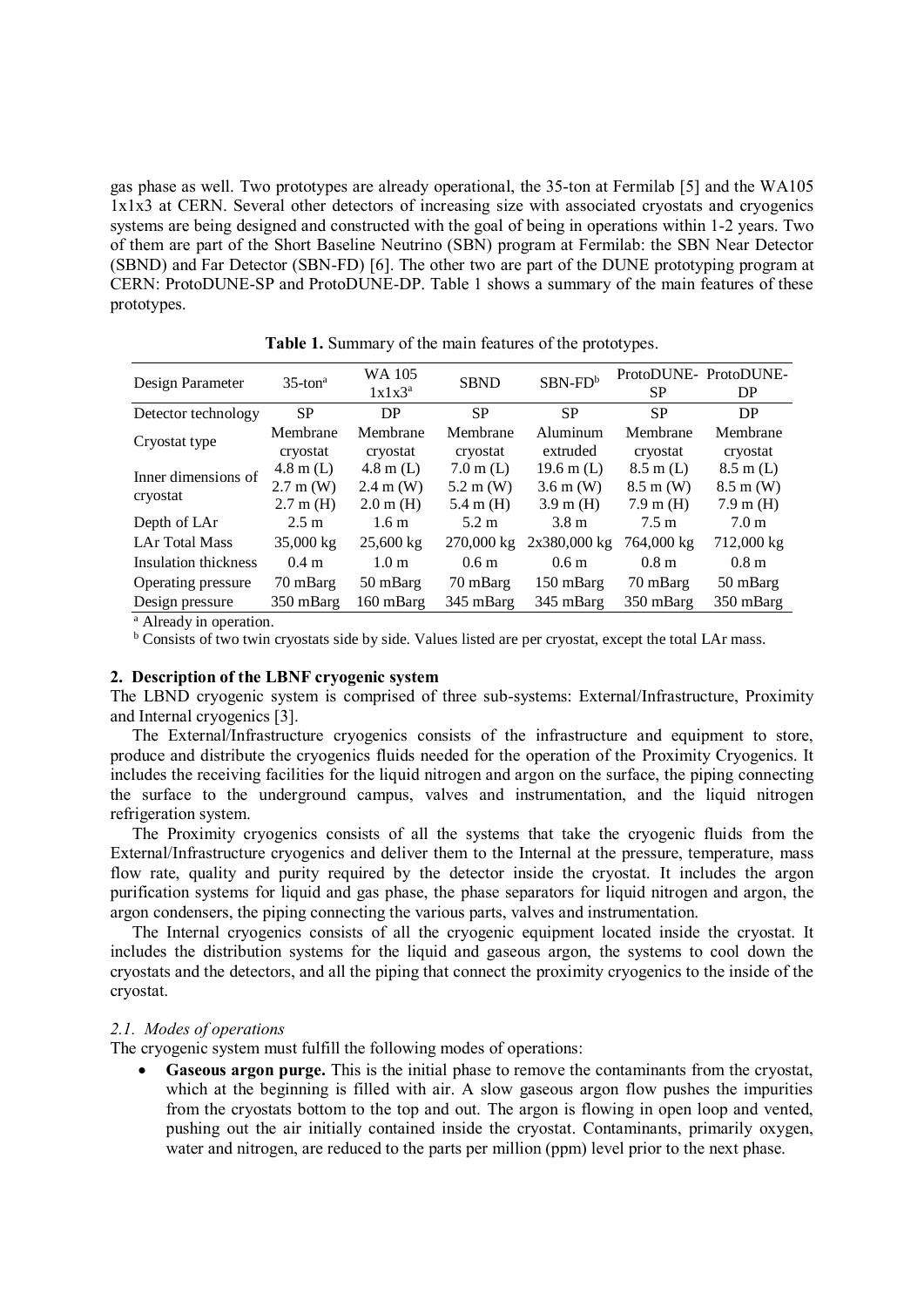- **Gaseous argon circulation.** The argon is now circulated in closed loop and through a dedicated gas purification system before being re-injected at the bottom of the tanks. When the contaminants are reduced to sub-ppm the cool-down can commence.
- **Cool-down.** Purified liquid argon is mixed with gaseous argon and distributed through dedicated sprayers near the roof of the cryostat to slowly cool down the cryostat and the detector to their operating temperature in a controlled way. Additional sprayers circulate the mist of liquid and gas inside to ensure a uniform process. The cooling power is provided by the vaporization of liquid nitrogen inside the condensers.
- **Filling.** Gaseous argon is transferred from the receiving facilities and recondensed underground. Once the cryostat and TPCs are cold, liquid argon flows from the condensers into each cryostat filling it with 17,100 tons of purified liquid argon. The duration varies between 5 and 10 months depending on the available cooling power for each cryostat.
- **Steady state operations.** The liquid argon contained inside each cryostat is continuously circulated through the liquid purification system by means of external pumps. Once the purity is achieved the circulation rate is reduced to maintain the required purity, reducing the heat load. At the same time the boil-off gaseous argon is re-condensed in condensers located outside the cryostat and purified as liquid in the same purification system before being reintroduced in the cryostat.
- **Emptying.** This is the final phase, following the completion of the experiment. The cryostat is emptied and the liquid argon removed from the system.

#### *2.2. Relevant design parameters*

Table 2 shows some of the design parameters for the LBNF cryogenic system. The flow rate of the gaseous argon during the purge is calculated to avoid back diffusion of oxygen (main contaminant of the air that initially fills the cryostat) in argon, and the capability of the two to mix. The chosen linear speed of 1.2 m/hr is higher than the back-diffusion rate and has been experimentally verified in the Liquid Argon Purity Demonstrator (LAPD) [7], the 35-ton prototype [5] and MicroBooNE [8].

The maximum cool-down rate of the detector and the maximum temperature differential between any two points in the detector are needed to ensure mechanical stability of the TPCs during cool-down and steady state operations.

The maximum available cooling power is the sum of the estimated heat loads during peak operations and some operational margin [9].

During steady state operations, the detector needs to be able to drift electrons with a lifetime greater than 3 milliseconds (ms). Equation (1) shows the empirical correlation between electron lifetime and oxygen equivalent contamination in liquid argon [10].

$$
Lifetime[s] = \frac{3 \cdot 10^{-13}[s \cdot parts \text{ of } 0xygen]}{\text{Contininant }[parts \text{ of } 0xygen]}
$$
 (1)

| Design Parameter                                                             | Value (per cryostat)        |  |
|------------------------------------------------------------------------------|-----------------------------|--|
| Gaseous argon flow rate during piston purge                                  | $254 \text{ m}^3/\text{hr}$ |  |
| Maximum cool-down rate of the detector                                       | $40$ K/hr                   |  |
| Maximum temperature differential between any two points in the detector      | 50 K                        |  |
| Maximum available cooling power                                              | 100                         |  |
| Required electron lifetime                                                   | $>$ 3 ms                    |  |
| Corresponding required liquid argon purity (oxygen equivalent contamination) | $< 100$ ppt                 |  |
| Maximum liquid argon turnover (5 days/volume change)                         | $36.12 \text{ kg/s}$        |  |
| Cryostat operating pressure                                                  | 130 mBarg                   |  |
| Cryostat design pressure                                                     | 350 mBarg                   |  |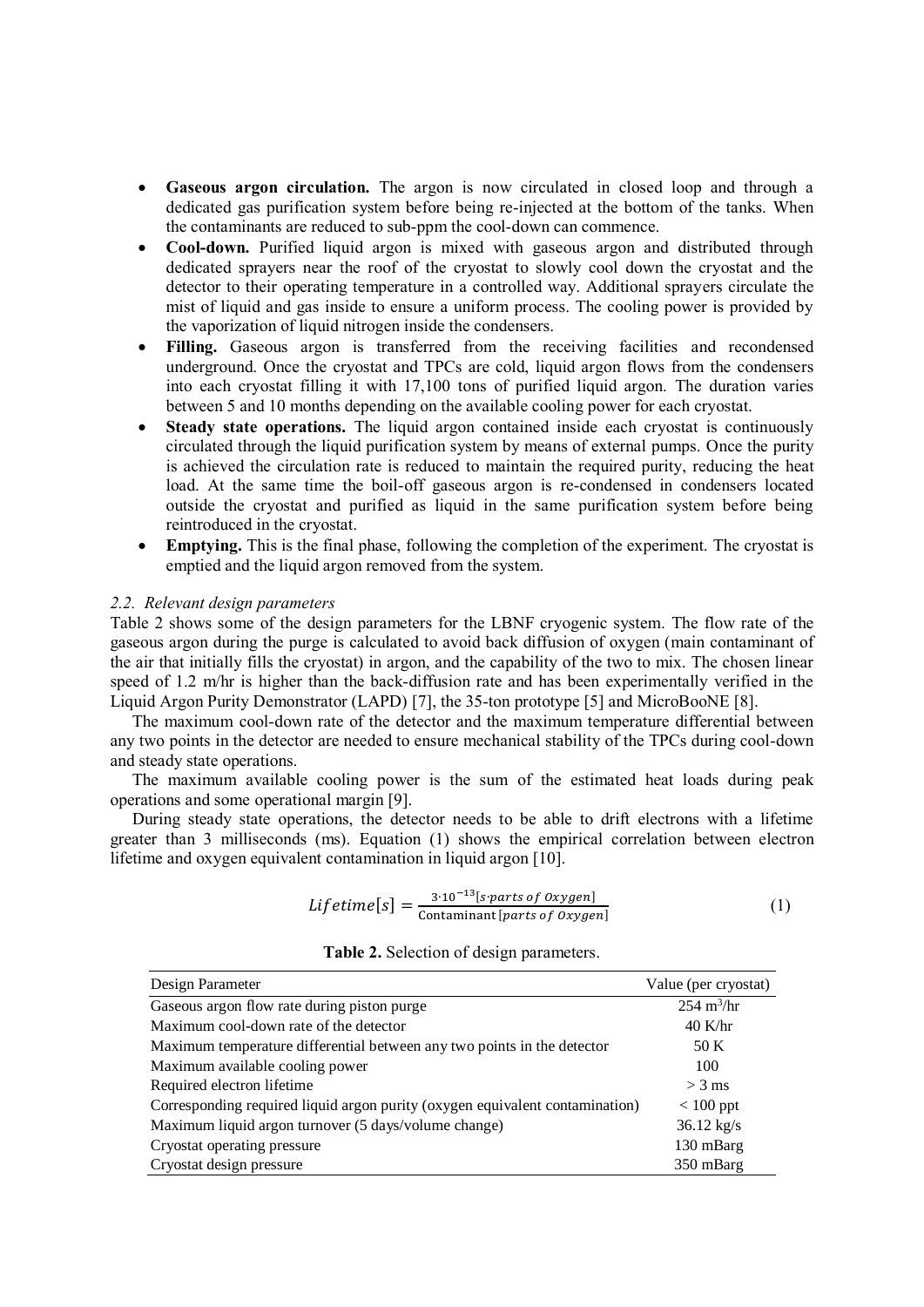## *2.3. Process flow diagram*

Figure 1 shows the Process Flow Diagram (PFD) of the system being developed to satisfy the modes of operations and design requirements [3, 9]. The scope and location of each sub-system is shown, as well as the boundaries between sub-systems. There are four main areas and the drifts interconnecting the underground locations:

- **Surface.** It is above ground and includes the cryogens receiving facilities and the gaseous nitrogen compressors of the liquid nitrogen refrigeration system.
- **Detector cavern**. It is underground and includes the cryostat and the Proximity cryogenics in the detector cavern (condensers, phase separators, liquid argon circulation pumps).
- **Central Utility Cavern (CUC)**. It is underground and includes the cold boxes and expanders of the liquid nitrogen refrigeration system, the liquid and gaseous argon purification systems and associated equipment, including particulate filters and regeneration systems.
- **Ross shaft**. It connects the above ground area to the underground one and includes the pipes to transfer the gaseous argon and nitrogen from the surface to underground.
- **Underground drifts**. They connect the underground areas and include interconnecting piping to transfer liquid and gaseous argon and nitrogen.



**Figure 1.** Process Flow Diagram.

## *2.4. External/Infrastructure cryogenics*

The External/Infrastructure cryogenics is common to all four cryostats. The main components are the cryogens receiving facilities on the surface, the piping connecting them to the underground campus, and the liquid nitrogen refrigeration system.

*2.4.1. Cryogens receiving facilities.* The cryogens receiving facilities are located on the surface, nearby the Ross shaft. They consist of the offloading facilities for liquid argon and liquid nitrogen, storage tanks, vaporizers, interconnecting piping, valves and instrumentation to sample the liquid argon before offloading it and before transferring it underground.

*2.4.2. Argon and nitrogen transfer lines.* The cryogens are vaporized on the surface and transferred underground in the gas phase via piping in the Ross shaft, for safety and economic reasons. Figure 2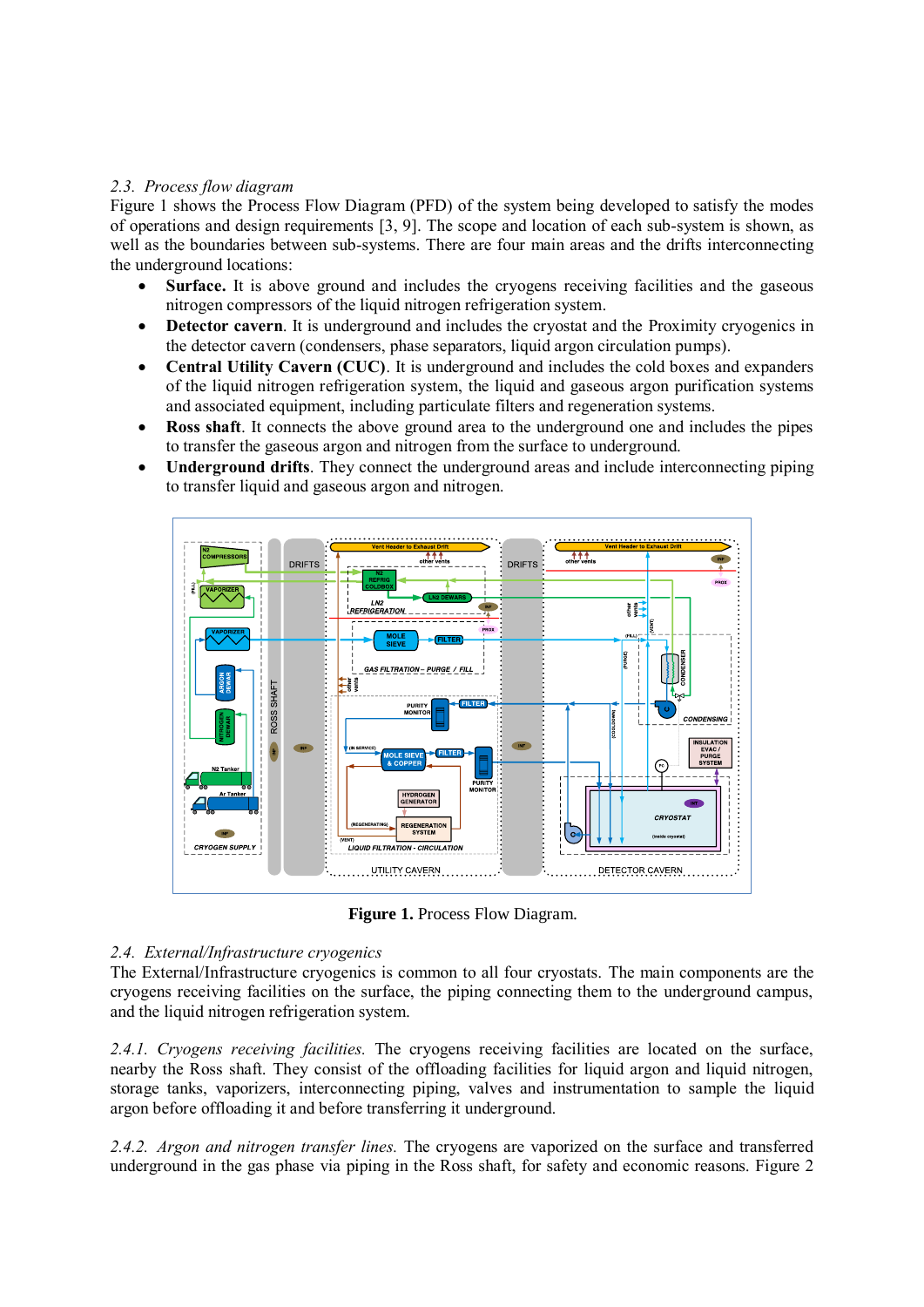shows the pipes: two 16-inch low pressure and two 8-inch high pressure nitrogen pipes, and one 8 inch argon pipe [9].



**Figure 2.** General layout of the liquid nitrogen refrigeration system: argon pipe in blue; low-pressure nitrogen in light green; highpressure nitrogen in dark green.

*2.4.3. Liquid nitrogen refrigeration system.* The liquid nitrogen refrigeration system consists of four commercial units with cold boxes and return gas boosters (needed to overcome the ~1.5 km vertical drop) in the CUC and gaseous nitrogen compressors above ground, in the compressors building, near the Ross shaft. There currently are three units for cryostats 1 and 2 and a fourth unit is added for cryostats 3 and 4. During the cool-down of each cryostat, all available units are used to minimize the duration of the process. During normal operations, each cryostat uses a dedicated refrigeration unit, operating at a reduced load. After achieving the required argon purity, only three units are needed to re-condense the boil-off argon of four cryostats. A full unit is available as spare or is being serviced. This is because the number of liquid argon circulation pumps is reduced once the argon is pure to maintain purity. Each refrigeration unit has a nominal cooling power of 100 kW, enough to condense the gaseous argon during the cool-down and fill processes and to re-condense the boil-off argon during steady state operations [9]. Figure 2 shows the general layout of the system with actual-size components from one potential vendor. It fits within the available space and respects the modularity needed for the transportation in the shaft.

## *2.5. Proximity cryogenics*

Each cryostat has its own dedicated Proximity cryogenics. The main components are in the CUC and in the detector cavern.

*2.5.1. Proximity cryogenics in CUC.* The Proximity cryogenics in the CUC consists of the argon purification system, which is composed of liquid and gaseous filters, their regeneration equipment,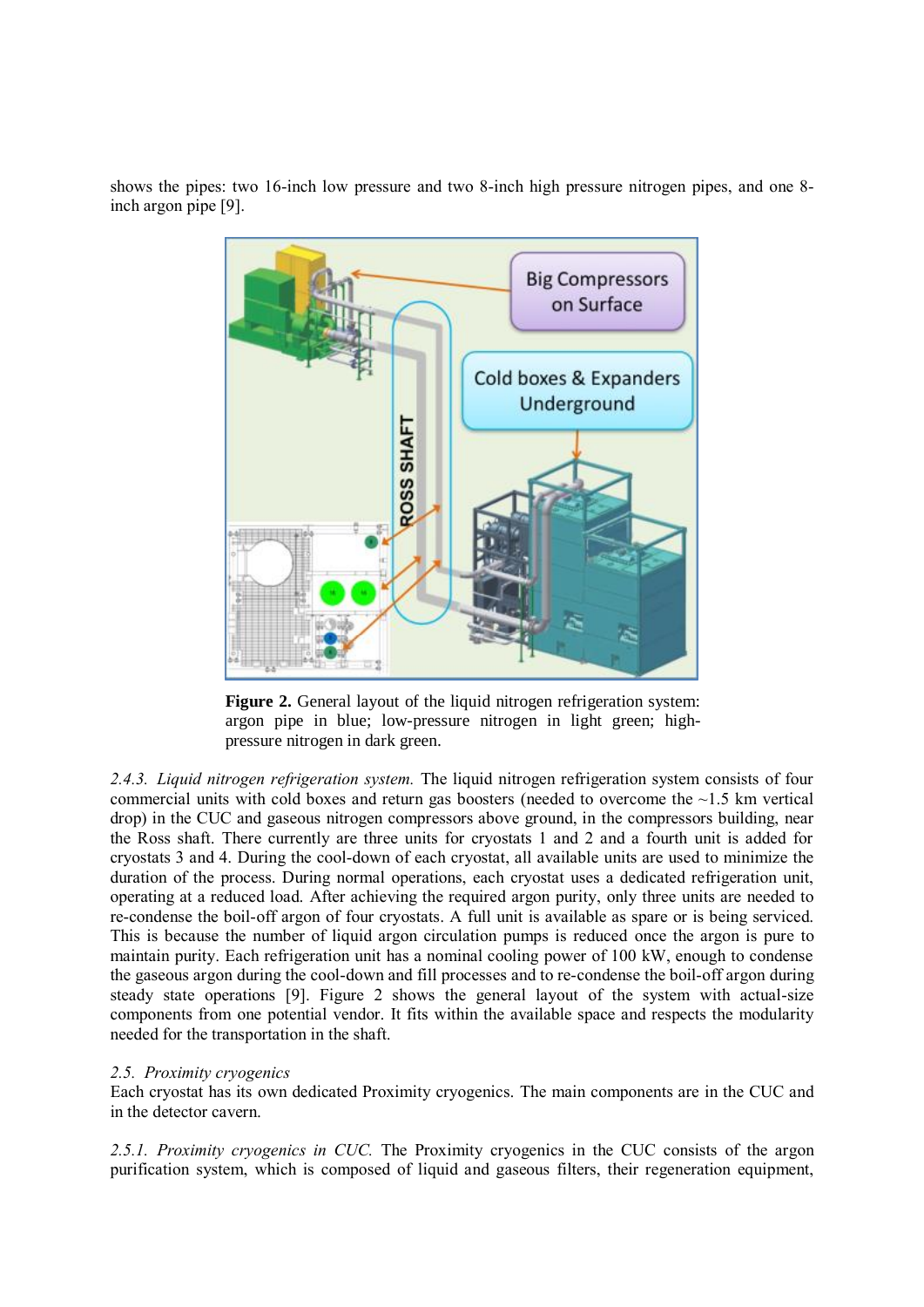particulate filters, interconnecting piping, valves and instrumentation. The argon purification filters contain mol sieve and copper pellets to respectively remove water and oxygen from gaseous and liquid argon. Currently, each cryostat has a dedicated set of liquid filters, regeneration equipment and particulate filters, while the gaseous argon filters are common for cryostats 1-2 and 3-4, since they are needed only during the argon purge phase. The liquid filters are used during the filling and steady state operations to achieve and maintain the required purity of 100 ppt. All filters are sized to accept and purify argon with the following initial contaminants: 5 ppm oxygen and 10 ppm water. The nitrogen content, 10 ppm, is not actively filtered. To guarantee continuous operations, each cryostat has one set of liquid filters in operation and another set in regeneration. Once the first set saturates, it is regenerated and the regenerated set is put in operation. The regeneration is done with a hot (200-220 Celsius) mix of few percentages hydrogen in argon. Figure 3 shows the current layout of the central utility cavern, with the Proximity cryogenics in the CUC on the left side and the cold boxes and booster compressors of the liquid nitrogen refrigeration system on the right. Also visible are the liquid nitrogen storage dewars that are connected to the refrigeration system to provide a buffer of about 40 hours of uninterrupted cooling capacity in case of a power outage.



**Figure 3.** Current layout of the cryogenics in the CUC.

*2.5.2. Proximity cryogenics in detector cavern.* Each cryostat is equipped with a mezzanine level about 2.3 m over its roof. It measures 35.0 m in length and 12.0 m in width spanning more than half the length and half the width of the cryostat. All the equipment that connect to the cryostat top is located here. The purified liquid argon from the CUC is returned to the cryostat through phase separators. The boil-off argon is re-condensed in condensers and sent to the liquid purification in the CUC via dedicated liquid pumps. The liquid nitrogen from the refrigeration system in the CUC passes through phase separators and provides the cooling power inside the heat exchangers of the condensers. The cryostat pressure control is located here and connected to the condensers and the main vent header. The pressure and vacuum safety valves are on the mezzanine as well and connected to the main vent header. PLC racks and a warm gas panel are also housed on the mezzanine.

At the opposite end of the cryostat, on the ground at the lowest level, are the liquid argon pumps that circulate the bulk of the argon. Argon is withdrawn through four side penetrations and sent to the liquid purification system for continuous purification. The side ports are equipped with inline safety valves with the seal located inside the cryostat, model SI/DP from Protego. They are normally closed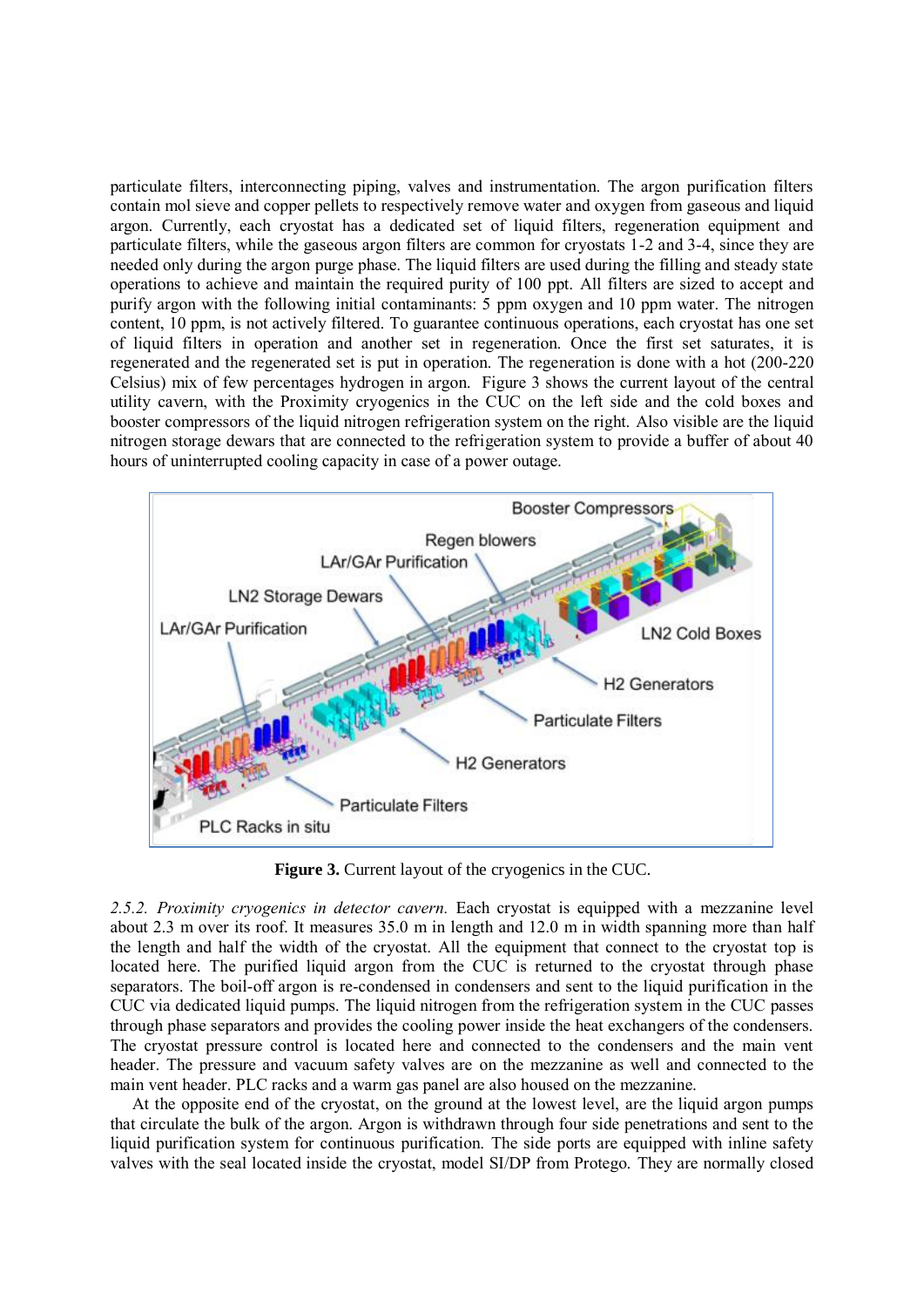and will close shut in case of an emergency or another trigger event. Figure 4 shows the detailed drawing of the valve as installed in the ProtoDUNEs cryostats at CERN on the left and a photo of the unit installed on ProtoDUNE-SP on the right. If successful, the same device will be used in LBNF.

Figure 5 shows the mezzanine area on the left and the liquid argon pumps on the right.



**Figure 4.** Inline safety valve: drawing on the left and photo of the unit installed on ProtoDUNE-SP on the right.



**Figure 5.** Current layout of the Proximity cryogenics in the detector cavern: mezzanine area on the left and main liquid argon pumps on the right.

## *2.6. Internal cryogenics*

Each cryostat has a dedicated Internal cryogenics, which distributes the liquid and gaseous argon during all phases. It consists of several manifolds (gaseous argon purge, liquid distribution, cooldown), and vacuum insulated pipe sections to connect the inside to the Proximity cryogenics (e.g. the boil-off argon). The cryostats use passive polyurethane insulation. Vacuum insulated pipe sections are needed to transition from inside to outside while maintaining the purity and without introducing a significant heat. The impurities are collected in the ullage region at the top of the cryostat. To maintain the required level of purity, the impurities are removed with the boil-off argon, which is purified before being returned to the cryostat. Uninsulated pipes carrying liquid or cold gaseous argon through the ullage would condense the impurities on the outside. The impurities would then fall back into the bulk liquid argon and contaminate it. Another important aspect is to use only materials compatible